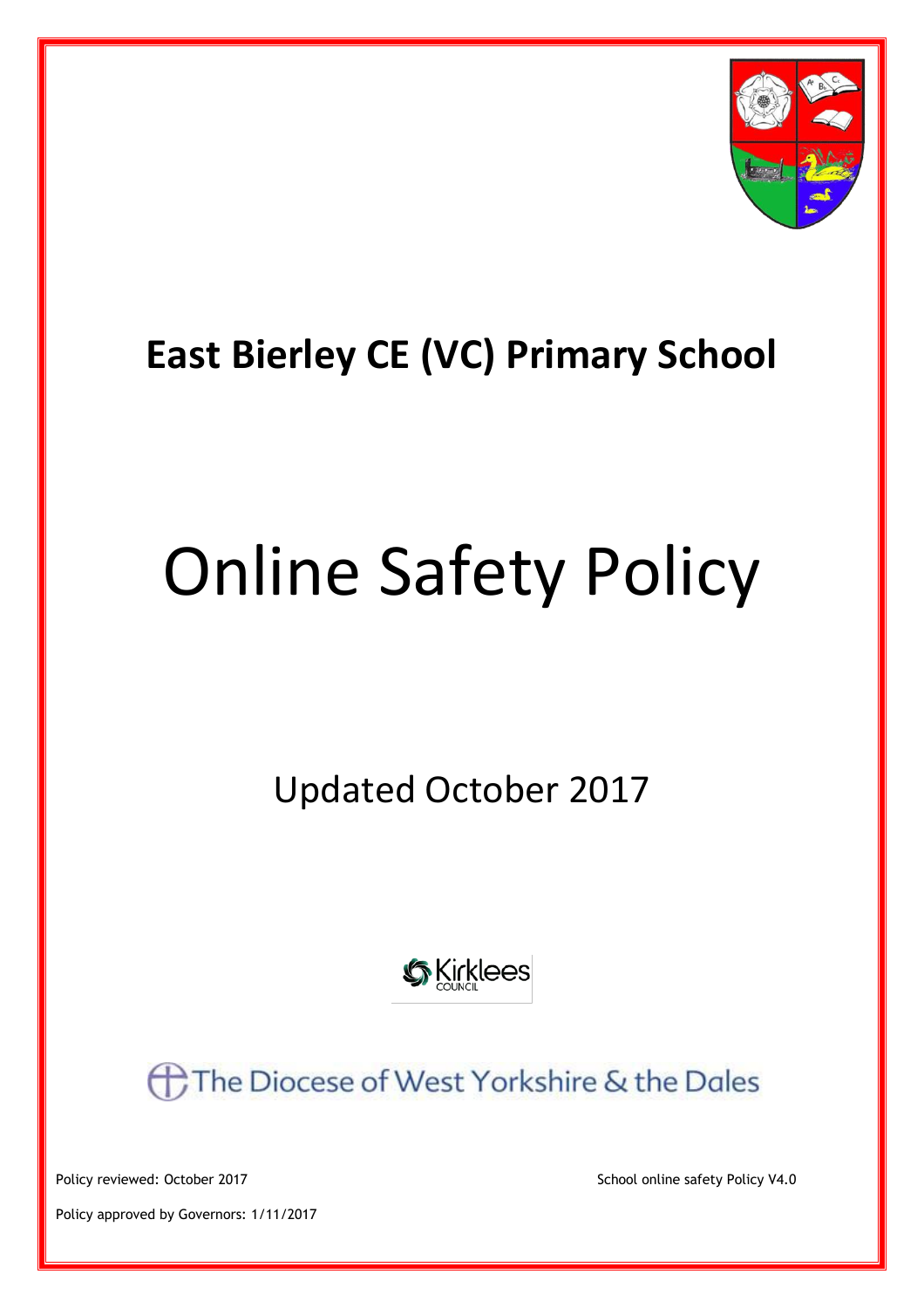### **Table of Contents**

- 1. Introduction
- 2. Responsibilities of the school community
- 3. Acceptable Use Policies (AUP)
- 4. Training
- 5. Learning and teaching
- 6. Parents and carers
- 7. Managing and safeguarding IT systems
- 8. Using the internet; email; publishing content online; using images, video & sound; using video conferencing and other online text or video meetings; using mobile phones; using other technologies
- 9. Protecting school data and information
- 10. Responding to online safety incidents
- 11. References to related documents

### **Acknowledgement**

This policy is based on an original document '**YHGfL Guidance for Creating an eSafety Policy'** written by Yorkshire and Humberside Grid for Learning. It has been adapted and updated by Kirklees Learning Service for use in Kirklees Schools.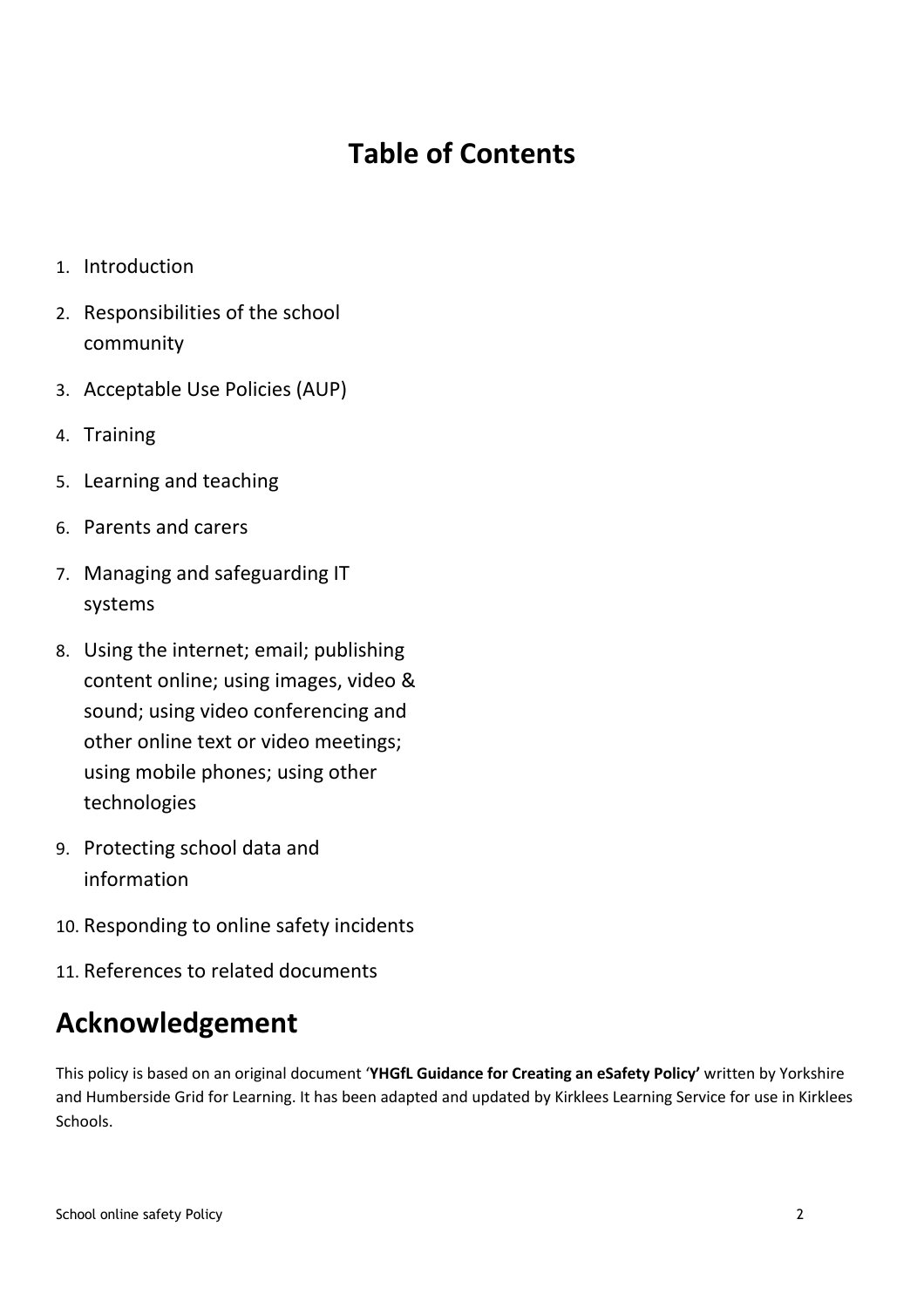### **1.Introduction**

This Online Safety policy recognises the commitment of our school to keeping staff and pupils safe online and acknowledges its part in the school's overall safeguarding policies and procedures. It shows our commitment to meeting the requirement to keep pupils safe when using technology. We believe the whole school community can benefit from the opportunities provided by the internet and other technologies used in everyday life. The Online Safety Policy supports this by identifying the risks and the steps we are taking to avoid them. The breadth of issues classified within online safety is considerable, but can be categorised into three areas of risk:

- Content: being exposed to illegal, inappropriate or harmful material
- Contact: being subjected to harmful online interaction with other users
- Conduct: personal online behaviour that increases the likelihood of, or causes, harm (DfE Keeping Children Safe in Education 2016)

This policy shows our commitment to developing a set of safe and responsible behaviours that will enable us to reduce the risks whilst continuing to benefit from the opportunities. We wish to ensure that all members of the school community are aware that unlawful or unsafe behaviour is unacceptable and that, where necessary disciplinary or legal action will be taken. We aim to minimise the risk of misplaced or malicious allegations being made against adults who work with pupils.

Our expectations for responsible and appropriate conduct are set out in our Acceptable Use Policies (AUP) which we expect all staff and pupils to follow.

As part of our commitment to Online Safety we also recognise our obligation to implement a range of security measures to protect the school network and facilities from attack, compromise and inappropriate use and to protect school data and other information assets from loss or inappropriate use.

#### **The scope of this policy**

This policy applies to the whole school community including the Senior Leadership Team (SLT), Governing Body (GB), all staff employed directly or indirectly by the school, visitors and all pupils.

The Senior Leadership Team and school governors will ensure that any relevant or new legislation that may impact upon the provision for online safety within school will be reflected within this policy.

The Education and Inspections Act 2006 empowers head teachers, to such extent as is reasonable, to regulate the behaviour of pupils when they are off the school site and empowers members of staff to impose disciplinary penalties for inappropriate behaviour. This is pertinent to incidents of online bullying, or other online safety related incidents covered by this policy, which may take place out of school, but is linked to membership of the school.

The Education Act 2011 gives the school the power to confiscate and search the contents of any mobile device if the Headteacher believes it contains any material that could be used to bully or harass others. The school will clearly detail its management of incidents within this policy, associated behaviour and antibullying policies and will, where known, inform parents and carers of incidents of inappropriate online behaviour that take place out of school.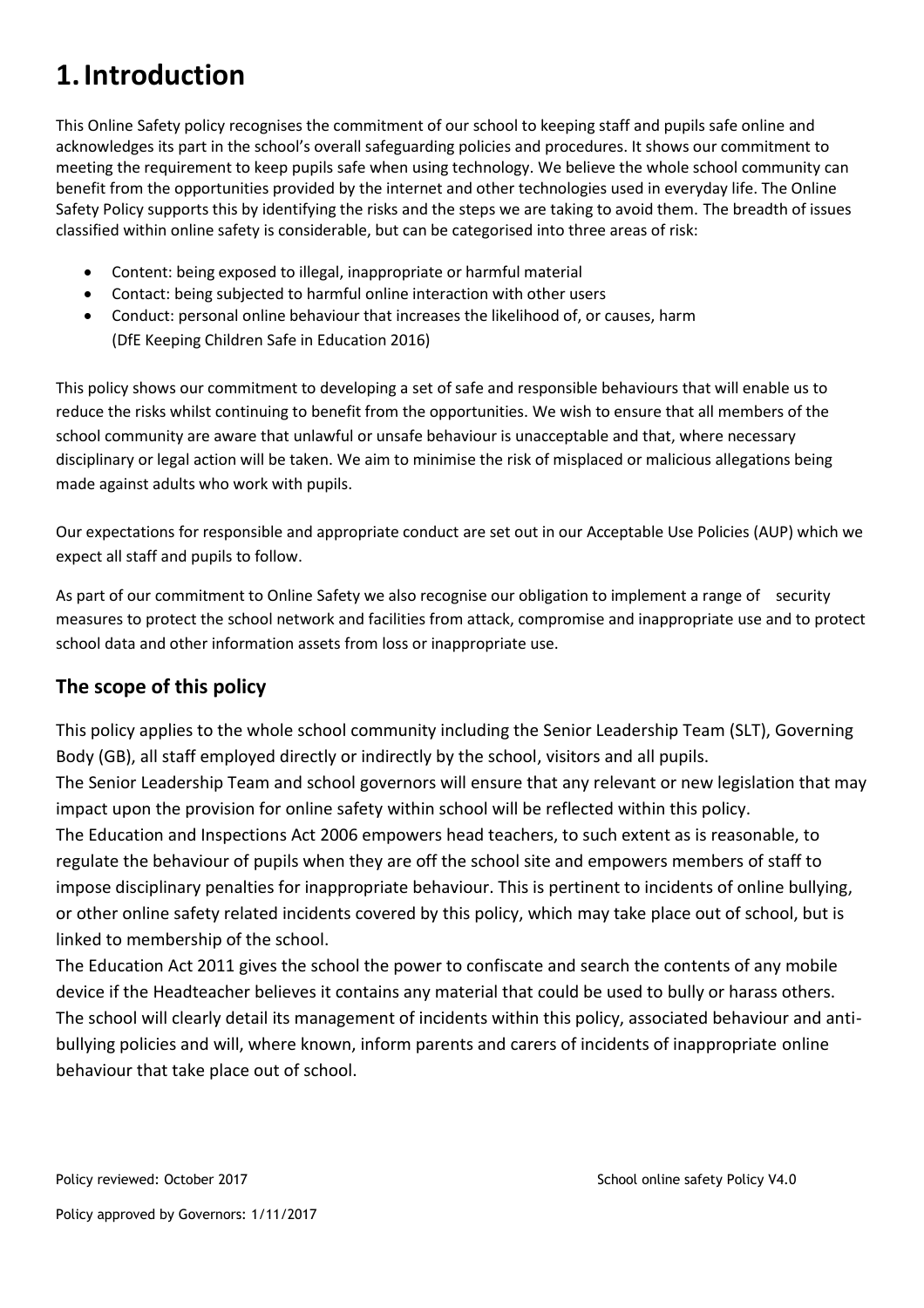**The person in school taking on the role of Online Safety lead is Mrs Lysa Upham** 

**The Governor with an overview of Online Safety matters is Tony Preece**

**This Online Safety policy was created by Mrs Lysa Upham (Headteacher) and Governors** 

**The following groups were consulted during the creation of this Online Safety policy:** Mr Stephen Barnes Safeguarding Officer for Schools & Learning Kirklees Safeguarding Children Board Directorate for Children & Young People

**The policy was completed on: 12/10/2017**

**The policy was approved by the Staff and Resource Committee on 1 st November 2017**

**The policy is due for review no later than: 30/9/2018**

#### **Implementation of the policy**

The Senior Leadership Team will ensure all members of school staff are aware of the contents of the school Online Safety Policy and the use of any new technology within school.

All staff, pupils, occasional and external users of our school ICT equipment will sign the relevant Acceptable Use Policies

All amendments will be published and awareness sessions will be held for all members of the school community.

Online safety will be taught as part of the curriculum in an age-appropriate way to all pupils. Online safety posters will be prominently displayed around the school.

The Online Safety Policy will be made available to parents, carers and others via the school website.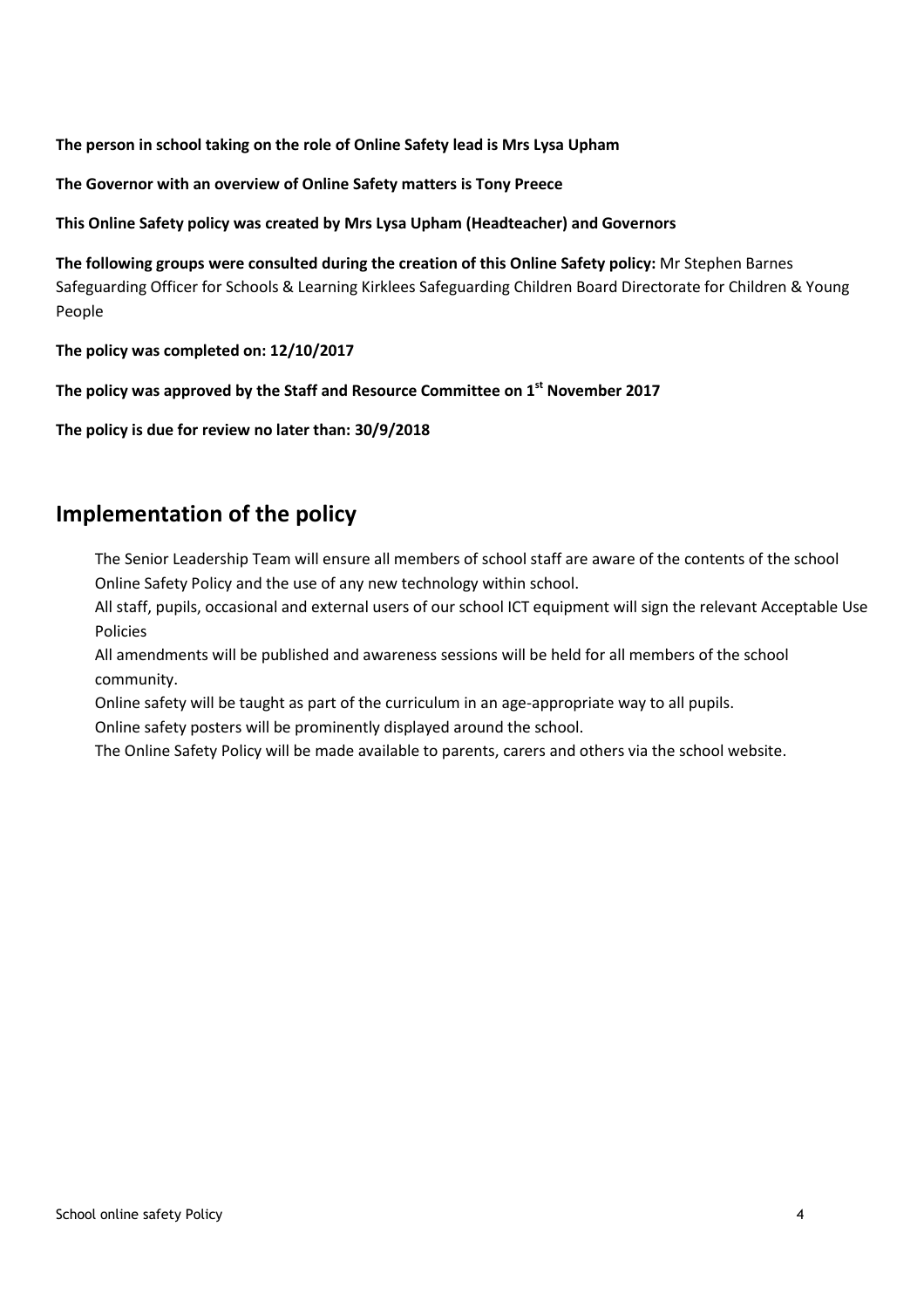#### **The following local and national guidance are acknowledged and included as part of our Online Safety Policy:**

#### **1. Kirklees LSCB Guidance**

#### **[The Kirklees Safeguarding Children's Board Procedures and Guidance](http://www.kirkleessafeguardingchildren.co.uk/procedures-guidance.html)**

Kirklees Safeguarding procedures will be followed where an online safety issue occurs which gives rise to any concerns related to child protection. In particular we acknowledge the specific guidance in:

#### **[Section 1.4.6 Child Abuse and Information Communication Technology](http://westyorkscb.proceduresonline.com/chapters/p_ca_information.html)**

This section of the Kirklees Safeguarding procedures covers awareness of, and response to, issues related to child abuse and the internet. In particular we note and will follow the advice given in the following section:

#### **Section 7 Actions to be taken where an Employee has Concerns about a Colleague**

This provides guidance on the action to be taken if an employee has either information or reason to suspect that a colleague is accessing indecent images of children.

#### **2. Government Guidance**

**[Keeping Children Safe in Education \(DfE 2016\)](https://www.gov.uk/government/uploads/system/uploads/attachment_data/file/526153/Keeping_children_safe_in_education_guidance_from_5_September_2)** with particular reference to Annex C Online Safety

**[The Prevent Duty: for schools and childcare providers](https://www.gov.uk/government/publications/protecting-children-from-radicalisation-the-prevent-duty)** (DfE 2015)

**[Revised Prevent Duty Guidance for](https://www.gov.uk/government/publications/prevent-duty-guidance) England and Wales** (Home Office 2015)

**[How social media is used to encourage travel to Syria and Iraq -](https://www.gov.uk/government/publications/the-use-of-social-media-for-online-radicalisation) Briefing note for schools** (DfE 2015)

**[Cyberbullying: Advice for Headteachers and School Staff](https://www.gov.uk/government/uploads/system/uploads/attachment_data/file/374850/Cyberbullying_Advice_for_Headteachers_and_School_Staff_121114.pdf)** (DfE 2014)

**[Advice on Child Internet Safety 1.0 Universal Guidelines for Providers](https://www.gov.uk/government/uploads/system/uploads/attachment_data/file/177099/DFE-00004-2012.pdf)** (DfE and UKSIC 2012)

#### **3. [Kirklees Learning Service Guidance](http://www2.kirklees.gov.uk/childrenandfamilies/teachersAndGovernors/curriculum/eSafety/policyGuidance.shtml)**

The following Kirklees guidance documents are included as part of this Online Safety Policy:

- **Kirklees Electronic Communications Guidance for School Staff**
- **Kirklees First Responders Guidance for School Staff**
- The following document is included for information
- **Misuse of Electronic Communications** information for all Kirklees staff All of the above policies are available on [One Hub](https://ws.onehub.com/workspaces/392105/folders/291680995).

#### **4. Other Guidance**

**[Appropriate Filtering for Education Settings](http://www.saferinternet.org.uk/advice-and-resources/teachers-and-professionals/appropriate-filtering-and-monitoring)** (UK Safer Internet Centre 2016)

**[Appropriate Monitoring for Schools](http://www.saferinternet.org.uk/advice-and-resources/teachers-and-professionals/appropriate-filtering-and-monitoring)** (UK Safer Internet Centre 2016)

Policy reviewed: October 2017 **School online safety Policy V4.0** School online safety Policy V4.0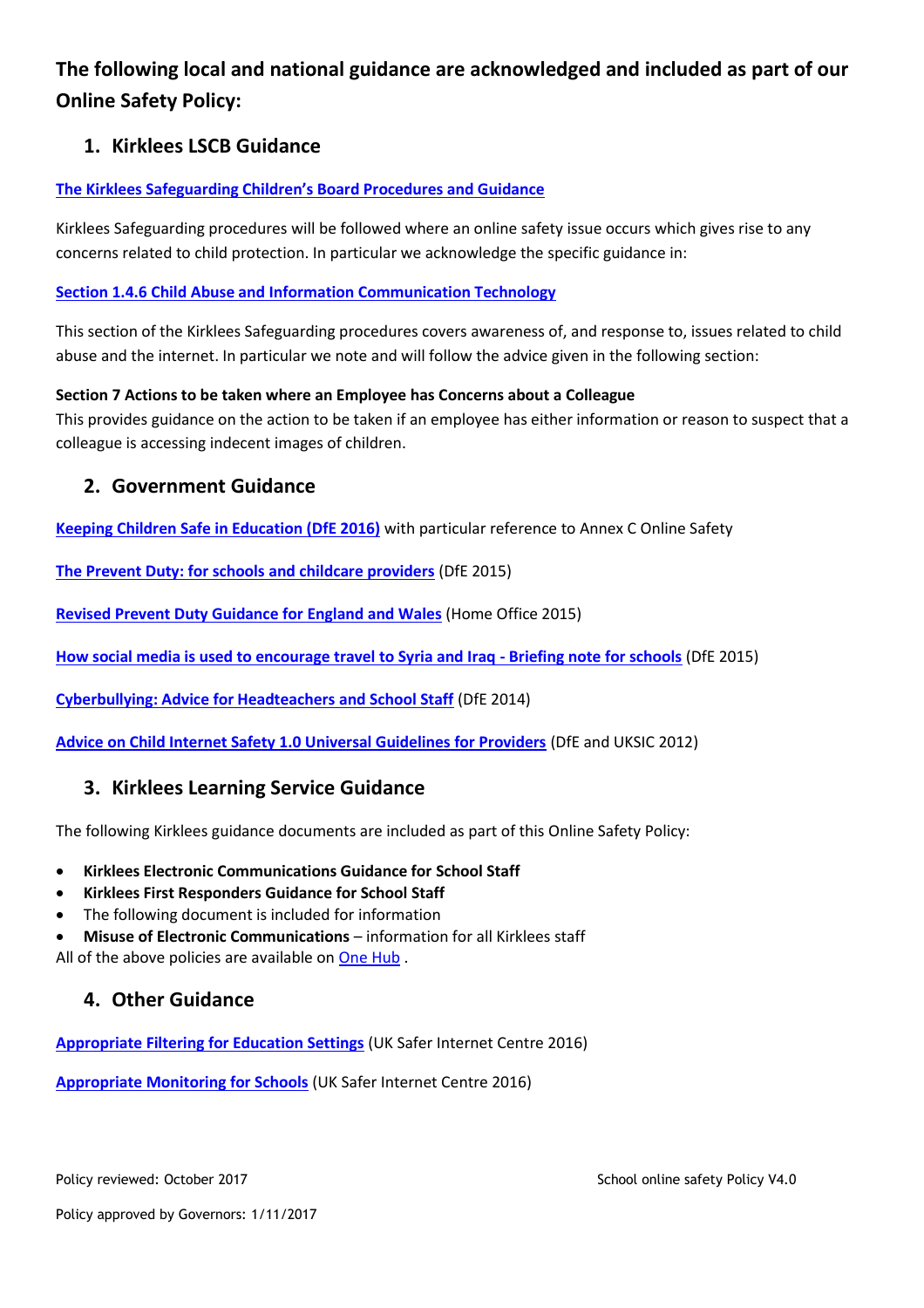### **Responsibilities of the School Community**

We believe that online safety is the responsibility of the whole school community and that everyone has their part to play in ensuring all members of the community are able to benefit from the opportunities that technology provides for learning and teaching. The following responsibilities demonstrate how each member of the community will contribute.

#### **The senior leadership team accepts the following responsibilities:**

- The Headteacher will take ultimate responsibility for the online safety of the school community
- Identify a person (the Online Safety Lead) to take day to day responsibility for online safety; provide them with training; monitor and support them in their work.
- Ensure adequate technical support is in place to maintain a secure ICT system
- Ensure policies and procedures are in place to ensure the integrity of the school's information and data assets
- Ensure liaison with the governors
- Develop and promote an online safety culture within the school community
- Ensure that all staff, pupils and other users agree to the Acceptable Use Policy and that new staff have online safety included as part of their induction procedures
- Make appropriate resources, training and support available to all members of the school community to ensure they are able to carry out their roles effectively with regard to online safety
- Receive and regularly review online safety incident logs; ensure that the correct procedures are followed should an online safety incident occur in school and review incidents to see if further action is required

#### **Responsibilities of the Online Safety Lead**

- Promote an awareness and commitment to online safety throughout the school
- Be the first point of contact in school on all online safety matters
- Take day to day responsibility for online safety within the school
- Lead the school online safety team and/or liaise with technical staff on online safety issues
- Create and maintain online safety policies and procedures
- Develop an understanding of current online safety issues, guidance and appropriate legislation through regular training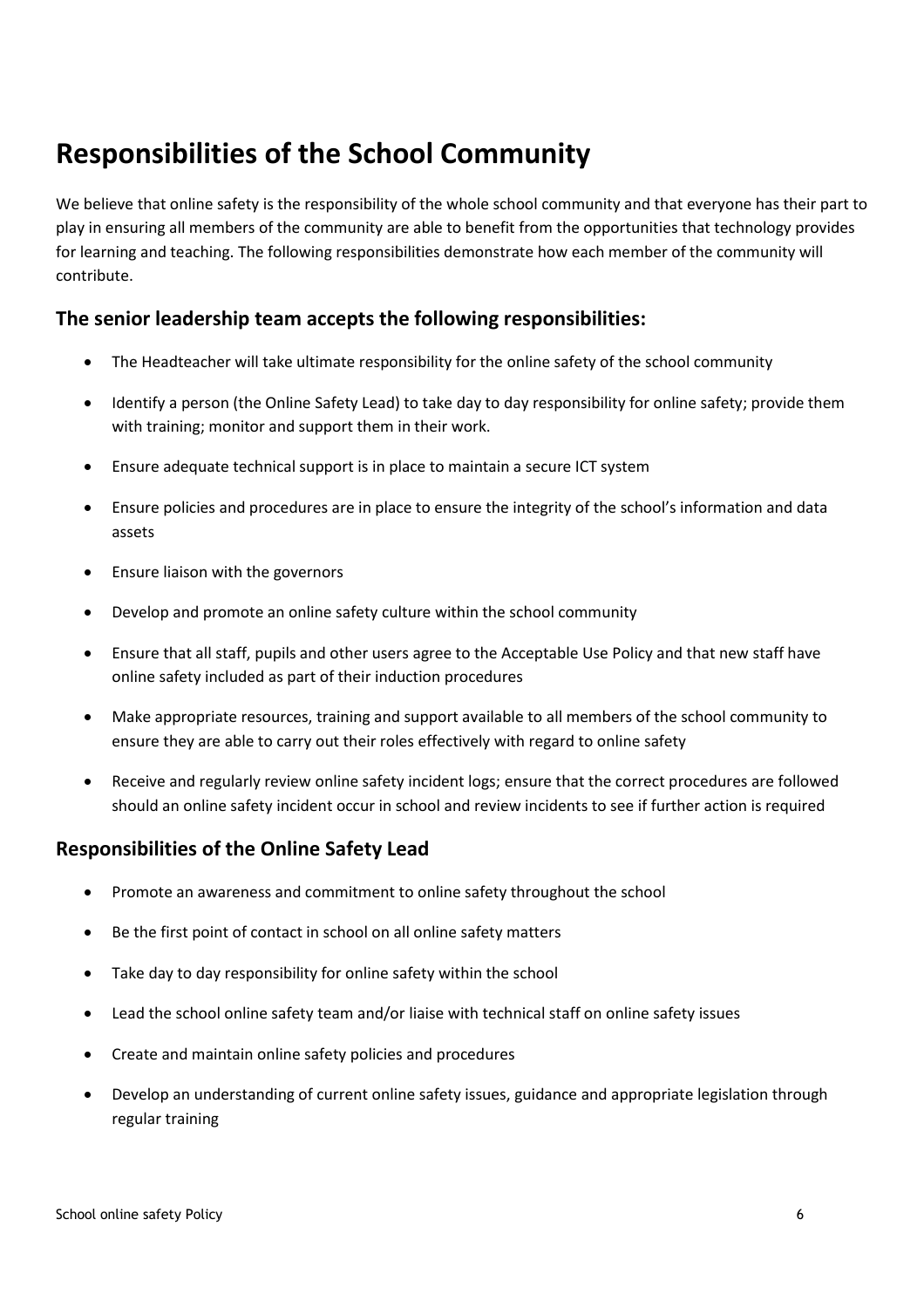- Ensure delivery of an appropriate level of training in online safety issues
- Ensure that online safety education is embedded across the curriculum
- Ensure that online safety is promoted to parents and carers
- Ensure that any person who is not a member of school staff , who makes use of the school ICT equipment in any context, is made aware of the Acceptable Use Policy
- Liaise with the Local Authority, the Local Safeguarding Children's Board and other relevant agencies as appropriate
- Monitor and report on online safety issues to the online safety group, the Leadership team and the Safeguarding/Online Safety Governor as appropriate
- Ensure that staff and pupils know the procedure to follow should they encounter any material or communication that makes them feel uncomfortable and how to report an online safety incident
- Ensure an online safety incident log is kept up to date
- Ensure that Good Practice Guides for online safety are displayed in classrooms and around the school
- To promote the positive use of modern technologies and the internet
- To ensure that the school Online Safety Policy and Acceptable Use Policies are reviewed at prearranged time intervals.

#### **Responsibilities of all Staff**

- Read, understand and help promote the school's online safety policies and guidance
- Read, understand and adhere to the staff AUP
- Take responsibility for ensuring the safety of sensitive school data and information
- Develop and maintain an awareness of current online safety issues, legislation and guidance relevant to their work
- Maintain a professional level of conduct in their personal use of technology at all times
- Ensure that all digital communication with pupils is on a professional level and only through school based systems, **NEVER** through personal email, text, mobile phone social network or other online medium
- Embed online safety messages in learning activities where appropriate
- Supervise pupils carefully when engaged in learning activities involving technology
- Ensure that pupils are told what to do should they encounter any material or receive a communication which makes them feel uncomfortable
- Report all online safety incidents which occur in the appropriate log and/or to their line manager

Policy reviewed: October 2017 **School online safety Policy V4.0** School online safety Policy V4.0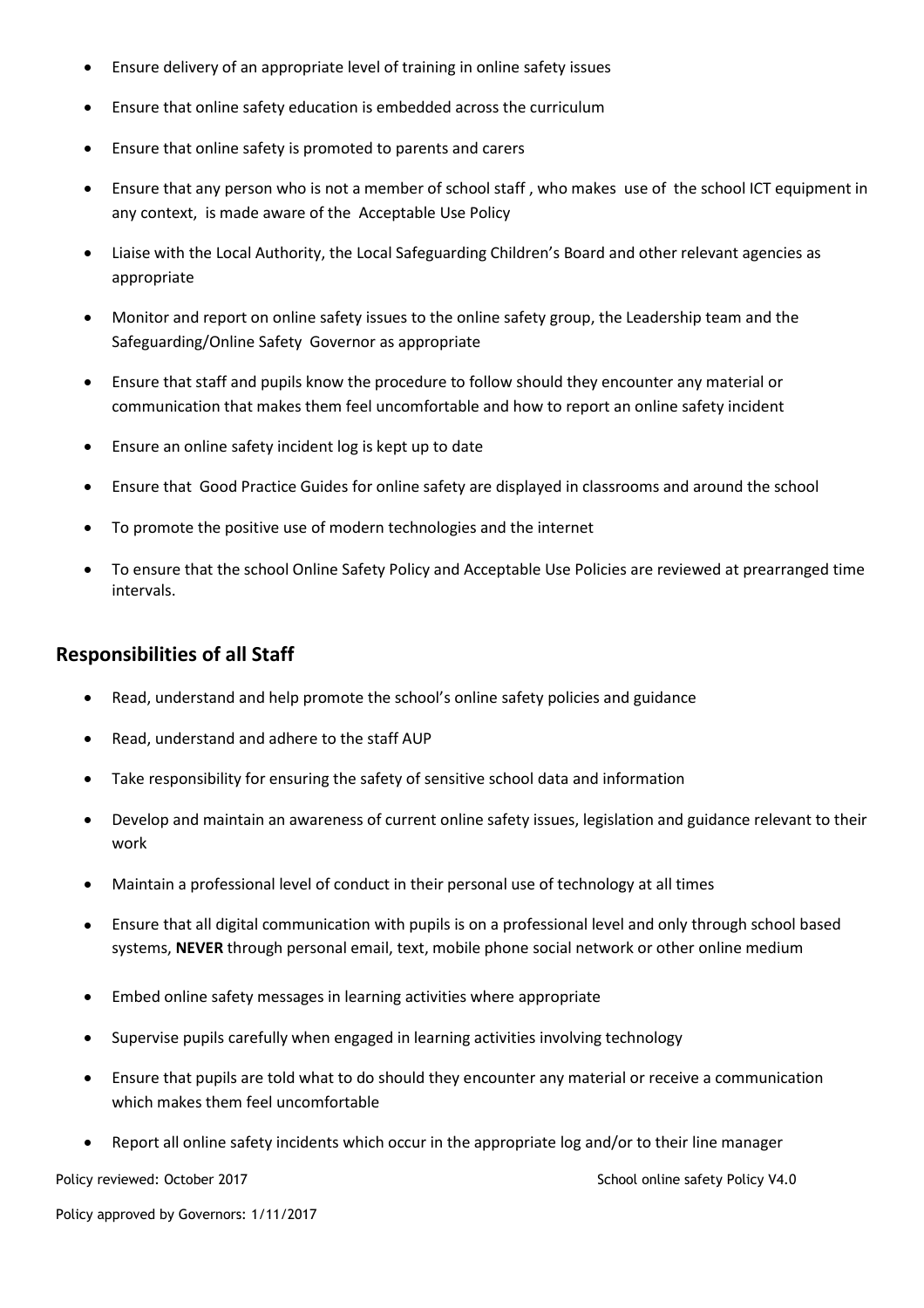Respect, and share with pupils the feelings, rights, values and intellectual property of others in their use of technology in school and at home

#### **Additional Responsibilities of Technical Staff**

- Support the school in providing a safe technical infrastructure to support learning and teaching
- Ensure appropriate technical steps, including filtering and monitoring, are in place to safeguard the security of the school IT system, sensitive data and information. Review these regularly to ensure they are up to date
- Ensure that provision exists for misuse detection and detection and prevention of malicious attack
- At the request of the Leadership Team conduct periodic checks on files, folders, email, internet use and other digital content to ensure that the Acceptable Use Policy is being followed
- Report any online safety related issues that come to their attention to the Online Safety Lead and/or Senior Leadership Team
- Ensure that procedures are in place for new starters and leavers to be correctly added to and removed from all relevant electronic systems, including password management
- Ensure that suitable access arrangements are in place for any external users of the schools IT equipment
- Liaise with the Local Authority, internet providers and others as necessary on online safety issues
- Document all technical procedures and review them for accuracy at appropriate intervals
- Ensure appropriate backup procedures exist so that critical information and systems can be recovered in the event of a disaster

#### **Responsibilities of Pupils**

- Read, understand and adhere to the pupil AUP and follow all safe practice guidance
- Take responsibility for their own and each others' safe and responsible use of technology wherever it is being used, including judging the risks posed by the personal technology owned and used by them outside of school
- Ensure they respect the feelings, rights, values and intellectual property of others in their use of technology in school and at home
- Understand what action should be taken if they feel worried, uncomfortable, vulnerable or at risk whilst using technology, or if they know of someone to whom this is happening
- Report all online safety incidents to appropriate members of staff
- Discuss online safety issues with family and friends in an open and honest way

School online safety Policy 8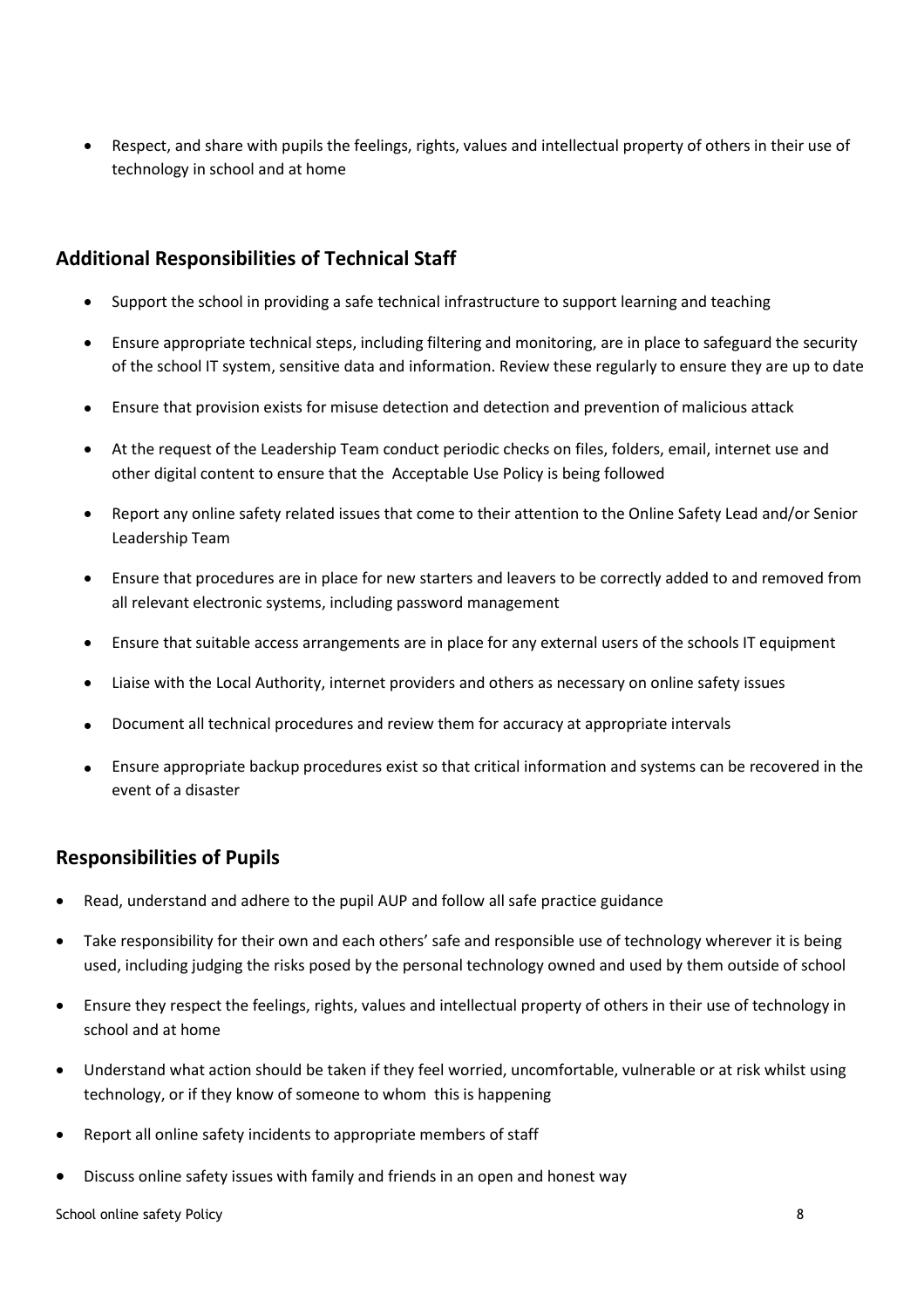- To know, understand and follow school policies on the use of mobile phones, digital cameras and handheld devices
- To know, understand and follow school policies regarding online bullying

#### **Responsibilities of Parents and Carers**

- Help and support the school in promoting online safety
- Read, understand and promote the pupil AUP with their children
- Discuss online safety concerns with their children, show an interest in how they are using technology, and encourage them to behave safely and responsibly when using technology
- Consult with the school if they have any concerns about their child's use of technology
- To agree to and sign the home-school agreement which clearly sets out the use of photographic and video images of pupils
- To agree to and sign the home-school agreement containing a statement regarding their personal use of social networks in relation the school :

*We will support the school approach to online safety and not deliberately post comments or upload any images, sounds or text that could upset or offend any member of the school community or bring the school into disrepute.* 

#### **Responsibilities of the Governing Body**

- Read, understand, contribute to and promote the school's online safety policies and guidance as part of the school's overarching safeguarding procedures
- Support the work of the school in promoting and ensuring safe and responsible use of technology in and out of school, including encouraging parents to become engaged in online safety awareness
- To have an overview of how the school IT infrastructure provides safe access to the internet and the steps the school takes to protect personal and sensitive data
- Ensure appropriate funding and resources are available for the school to implement the online safety strategy

#### **Responsibilities of the Designated Safeguarding Lead**

Be aware of and understand the risks to young people from online activities such as grooming for sexual exploitation, sexting, online bullying, radicalisation and others.

Attend regular training and updates on online safety issues. Stay up to date through use of online communities, social media and relevant websites/newsletters.

Policy reviewed: October 2017 **School online safety Policy V4.0** School online safety Policy V4.0

Policy approved by Governors: 1/11/2017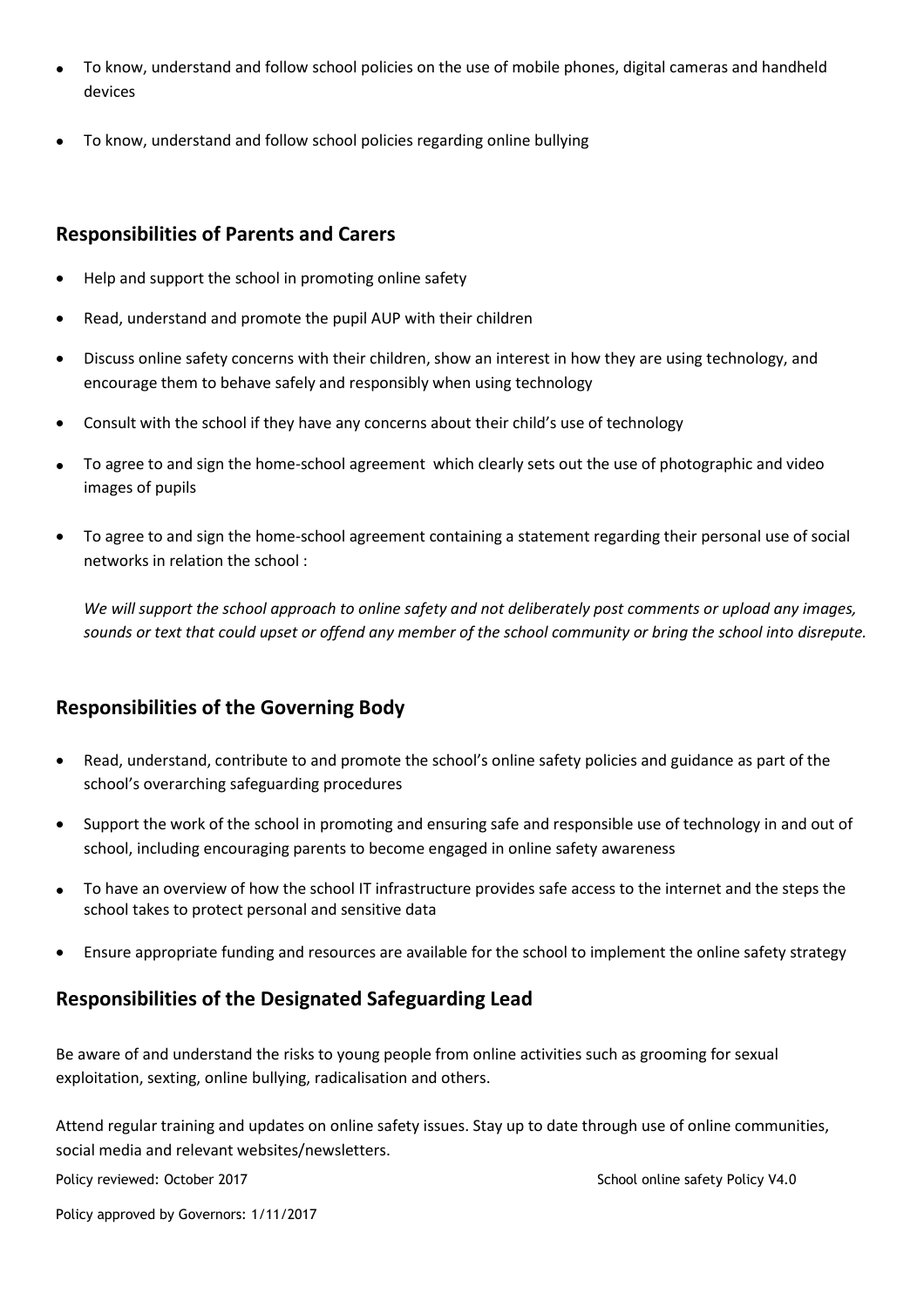Understand and raise awareness of the issues and risks surrounding the sharing of personal or sensitive information.

Raise awareness of the particular issues which may arise for vulnerable pupils in the school's approach to online safety ensuring that staff know the correct child protection procedures to follow.

#### **Responsibility of any external users of the school systems e.g. adult or community education groups; breakfast or after school club**

- Take responsibility for liaising with the school on appropriate use of the school's IT equipment and internet, including providing an appropriate level of supervision where required
- Ensure that participants follow agreed Acceptable Use Procedures

### **Acceptable Use Policies**

School has a number of AUPs for different groups of users.

These are shared with all users yearly and staff and pupils will be expected to agree to them and follow their guidelines. We will ensure that external groups and visitors to school who use our ICT facilities are made aware of the appropriate AUP.

#### **School Acceptable Use Policy documents**

Acceptable Use Policy for School Staff Acceptable Use Policy for Supply Staff and Visitors to School Acceptable Use Policy for Key Stage 2 pupils Acceptable Use Policy for Key Stage 1 pupils Acceptable Use Policy for EYFS pupils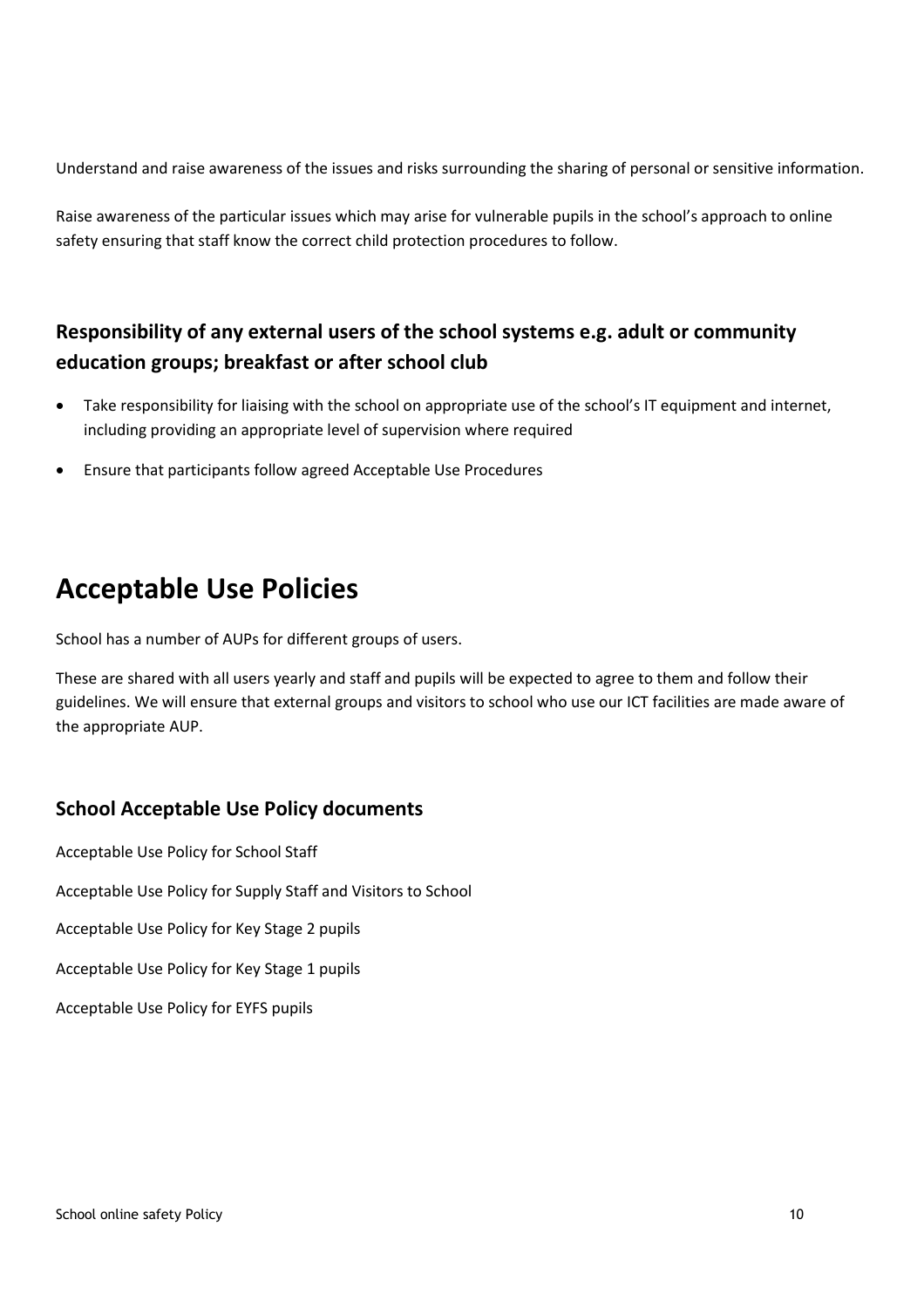### **Training**

Technology use changes at a fast pace, and we recognise the importance of regular staff training. The Online Safety Lead will attend training updates at least once per year. All school staff will receive regular updates on risks to pupils online from the Online Safety Lead, and attend online or external training as necessary.

### **2. Learning and Teaching**

We believe that the key to developing safe and responsible behaviors online for everyone within our school community lies in effective education. We know that the internet and other technologies are embedded in our pupils' lives, not just in school but outside as well, and we believe we have a duty to help prepare our pupils to benefit safely from the opportunities that these present.

We deliver a planned and progressive scheme of work to teach online safety knowledge and understanding and to ensure that pupils have a growing understanding of how to manage the risks involved in online activity. Online safety is taught in specific Computing and PSHE lessons and also embedded across the curriculum, with pupils being given regular opportunities to apply their skills.

We teach pupils how to search for information and to evaluate the content of websites for accuracy when using them in any curriculum area. Staff and pupils will be reminded that third party content should always be appropriately attributed so as not to breach copyright laws.

We discuss, remind or raise relevant online safety messages with pupils routinely wherever suitable opportunities arise. This includes the need to protect personal information and to consider the consequences their actions may have on others. Staff will model safe and responsible behaviour in their own use of technology during lessons.

We will remind pupils about the responsibilities to which they have agreed through the AUP.

Pupils will be made aware of where to seek advice or help if they experience problems when using the internet and related technologies.

### **3.How parents and carers will be involved**

We believe it is important to help all our parents develop sufficient knowledge, skills and understanding to be able to help keep themselves and their children safe.

To achieve this we will offer opportunities for finding out more information through meetings, the school newsletter and website.

We will ask all parents to discuss the pupil's AUP with their child and return a signed copy to the school. We also ask parents to sign the Home school agreement which includes a statement about their use of social networks in situations where it could reflect on our school's reputation and on individuals within the school community.

We request our parents to support the school in applying the Online Safety Policy.

Policy reviewed: October 2017 **School online safety Policy V4.0** School online safety Policy V4.0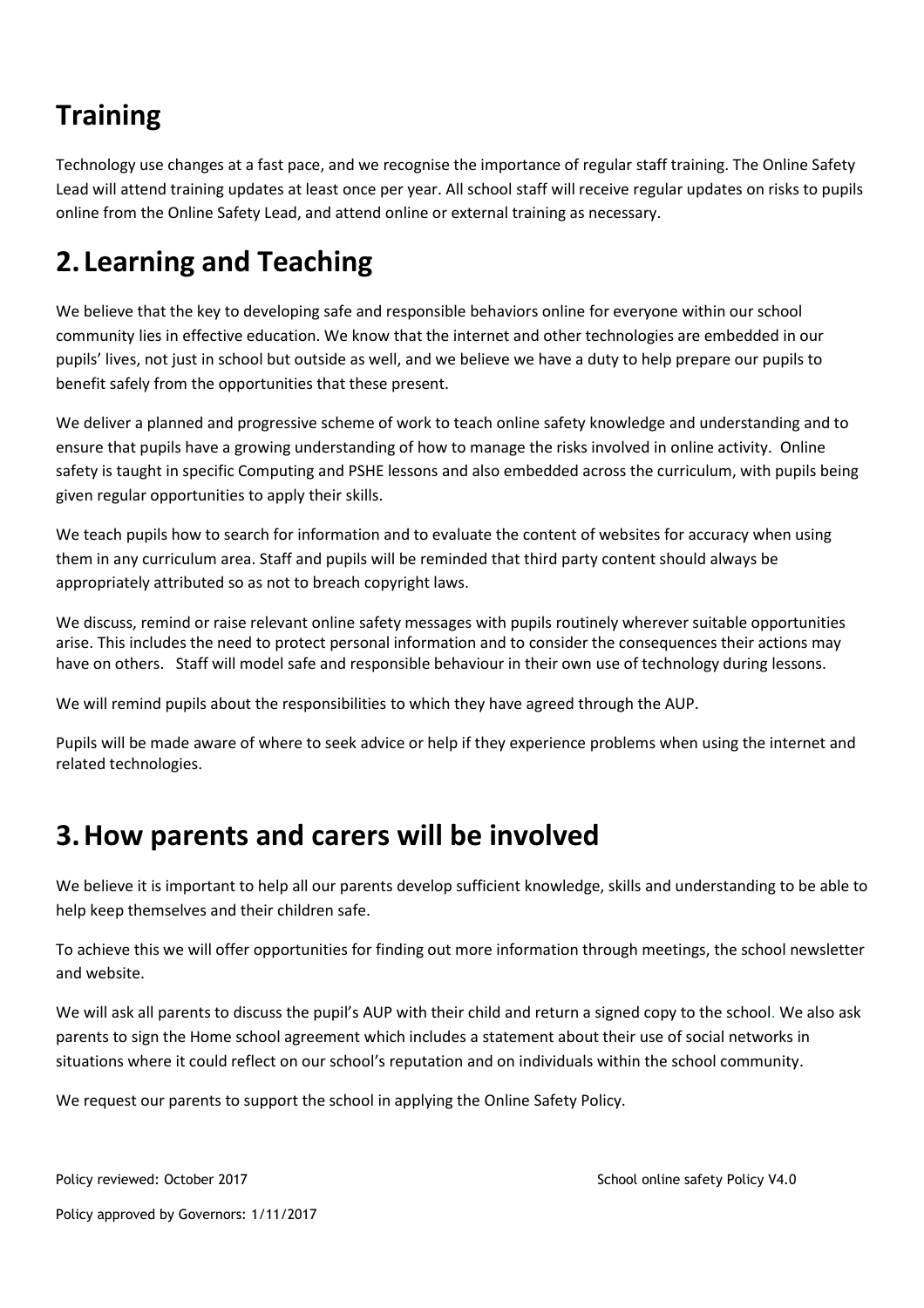### **4.Managing and Safeguarding IT systems**

The school will ensure that access to the school IT system is as safe and secure as reasonably possible.

Servers and other key hardware or infrastructure are located securely with only appropriate staff permitted access. Servers, workstations and other hardware and software are kept updated as appropriate. A firewall is maintained and virus and malware protection is installed on all appropriate hardware and is kept active and up-to-date. Staff have virus protection installed on all laptops used for school activity.

All administrator or master passwords for school IT systems are kept secure and available to at least two members of staff e.g. head teacher and member of technical support.

The wireless network is protected by a secure log on which prevents unauthorized access. New users can only be given access by named individuals e.g. a member of technical support.

We do not allow anyone except technical staff to download and install software onto the network. Staff are allowed administrator rights to download software on school provided laptops.

#### **Filtering**

In order to be compliant with the Prevent Duty and Safeguarding Children in Education 2016, the school will:

- As part of the Prevent duty, carry out an annual assessment of the risk to pupils of exposure to extremist content in school
- Ensure that all reasonable precautions are taken to prevent access to illegal and extremist content. Web filtering of internet content is provided by Kirklees LA. However it is not possible to guarantee that access to unsuitable or inappropriate material will never occur and we believe it is important to build resilience in pupils in monitoring their own internet activity.
- Inform all users about the action they should take if inappropriate material is accessed or discovered on a computer. Deliberate access of inappropriate or illegal material will be treated as a serious breach of the AUP and appropriate sanctions taken.
- Expect teachers to check websites they wish to use prior to lessons to assess the suitability of content.
- Post notices in classrooms and around school as a reminder of how to seek help.

#### **Monitoring**

In order to be compliant with the Prevent Duty and Safeguarding Children in Education 2016, the school will:

- Use the findings of the annual Prevent risk assessment to put appropriate internet and network monitoring systems in place.
- Pupils are always supervised by staff while using the internet as this reduces the risk of exposure to extremist, illegal or inappropriate material; direct supervision also enables school staff to take swift action should such material be accessed either accidentally or deliberately.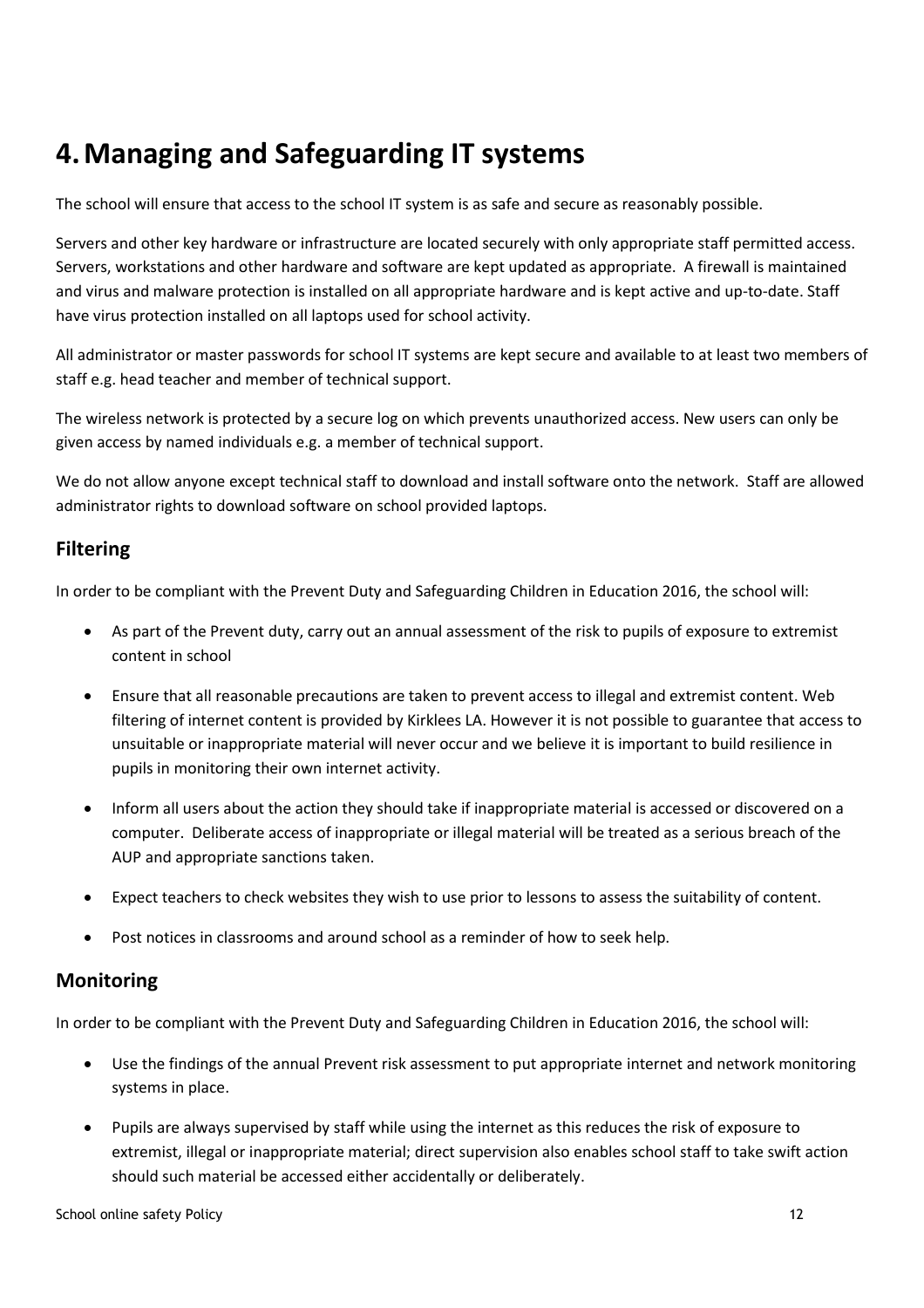- Internet and network use is monitored every week by the Headteacher to identify access to websites or internet searches which are a cause for concern.
- School broadband (via Global) network monitoring software is used throughout school. This produces reports of inappropriate communications, searches and website access. The reports are checked regularly by the Headteacher.

#### **Access to school systems**

The school decides which users should and should not have internet access, the appropriate level of access and the level of supervision they should receive. There are robust systems in place for managing network accounts and passwords, including safeguarding administrator passwords. Suitable arrangements are in place for visitors to the school who may be granted a temporary log in.

All users are provided with a log in appropriate to their key stage or role in school. Pupils are taught about safe practice in the use of their log in and passwords.

Staff are given appropriate guidance on managing access to laptops which are used both at home and school and in creating secure passwords.

Access to personal, private or sensitive information and data is restricted to authorised users only, with proper procedures being followed for authorising and protecting login and password information.

Remote access to school systems is covered by specific agreements and is never allowed to unauthorised third party users.

#### **Passwords**

- We ensure that a secure and robust username and password convention exists for all system access (email, network access, school management information system).
- We provide all staff with a unique, individually-named user account and password for access to IT equipment, email and information systems available within school.

All pupils have a unique, individually-named user account and password for access to IT equipment and information systems available within school.

All staff and pupils have responsibility for the security of their usernames and passwords and are informed that they must not allow other users to access the systems using their log on details. They must immediately report any suspicion or evidence that there has been a breach of security.

The school maintains a log of all accesses by users and of their activities while using the system in order to track any online safety incidents.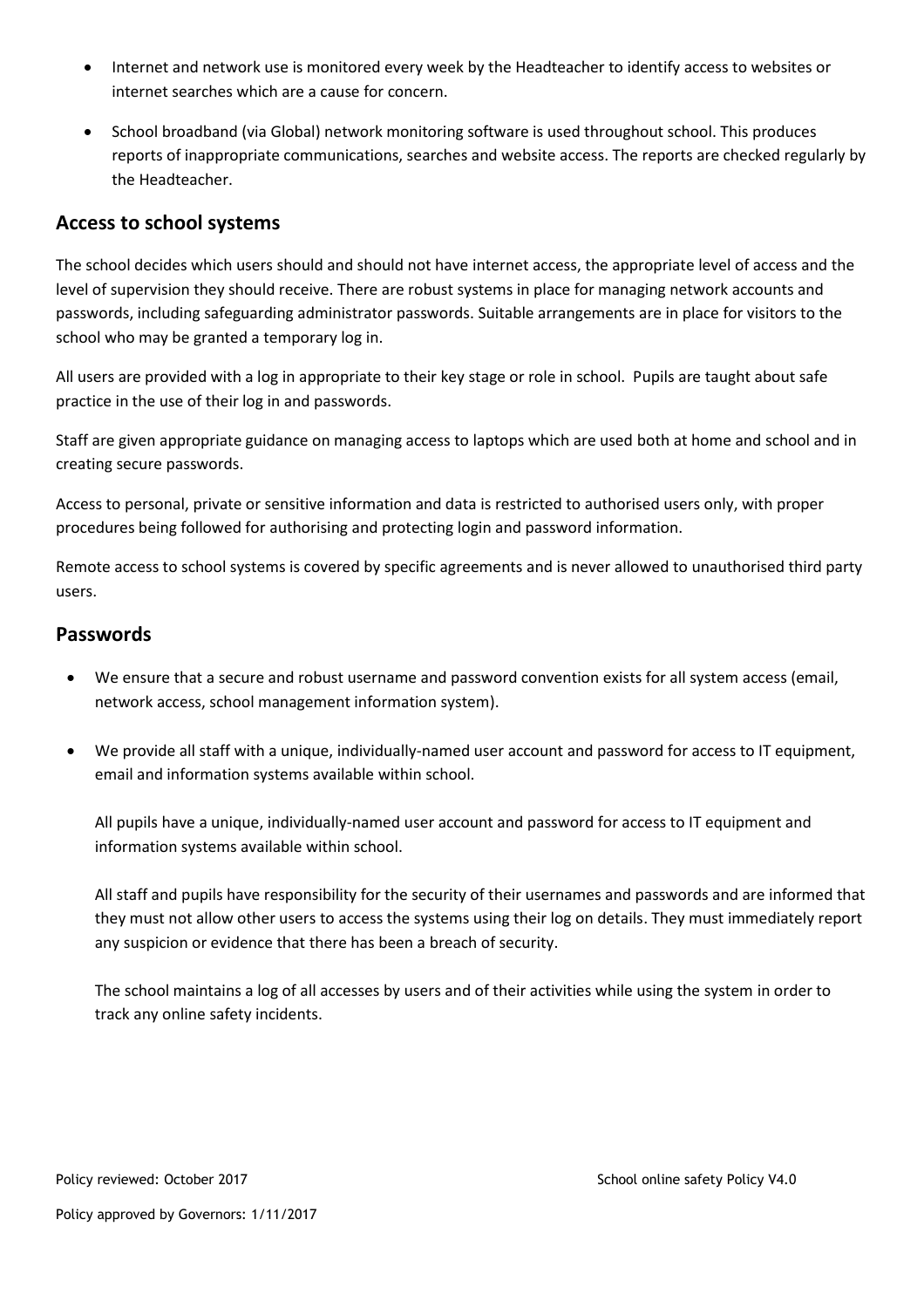### **5.Using the internet**

We provide the internet to

- Support teaching, learning and curriculum development in all subjects
- Support the professional work of staff as an essential professional tool
- Enhance the school's management information and business administration systems
- Enable electronic communication and the exchange of curriculum and administration data with the LA, the examination boards and others

Users are made aware that they must take responsibility for their use of, and their behavior whilst using the school IT systems or a school provided laptop or device and that such activity can be monitored and checked.

All users of the school IT or electronic equipment will abide by the relevant Acceptable Use Policy (AUP) at all times, whether working in a supervised activity or working independently,

Pupils and staff are informed about the actions to take if inappropriate material is discovered and this is supported by notices in classrooms and around school.

N.B. Additional guidance for staff is included in the **Kirklees Electronic Communications Guidance for Staff** and this is included as part of the school's Online Safety Policy.

### **Using email**

Email is regarded as an essential means of communication and the school provides all members of the school community with an e-mail account for school based communication. Communication by email between staff, pupils and parents will only be made using the school email account and should be professional and related to school matters only. Email messages on school business should be regarded as having been sent on headed notepaper and reflect a suitable tone and content and should ensure that the good name of the school is maintained. There are systems in place for storing relevant electronic communications which take place between school and parents.

Use of the school email system is monitored and checked.

It is the personal responsibility of the email account holder to keep their password secure.

As part of the curriculum pupils are taught about safe and appropriate use of email. Pupils are informed that misuse of email will result in a loss of privileges.

School will set clear guidelines about when pupil-staff communication via email is acceptable and staff will set clear boundaries for pupils on the out-of-school times when emails may be answered.

Under no circumstances will staff contact pupils, parents or conduct any school business using a personal email addresses.

School online safety Policy 14 Responsible use of personal web mail accounts on school systems is permitted outside teaching hours.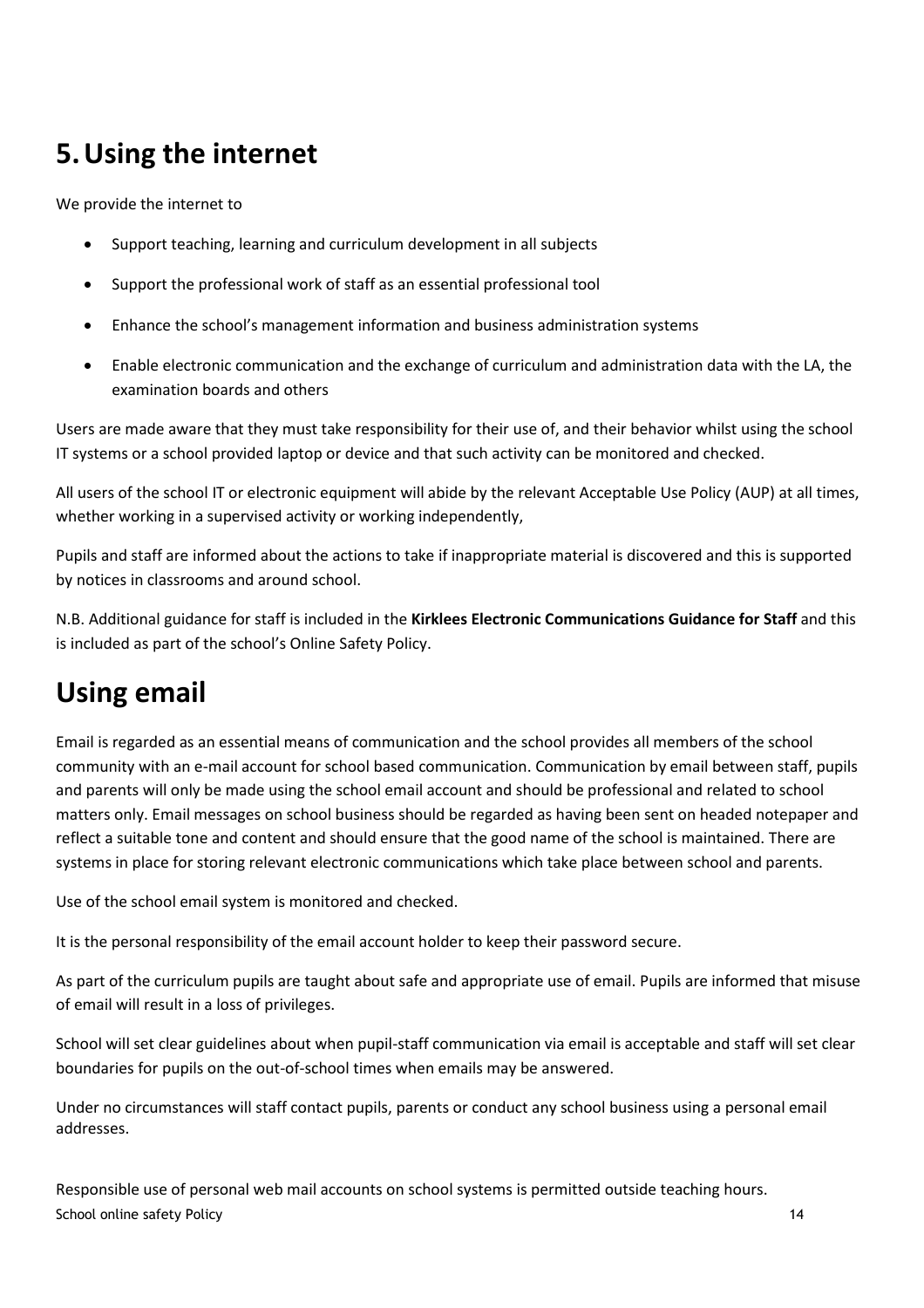N.B. Additional guidance for staff is included in the **Kirklees Electronic Communications Guidance for Staff** and this is included as part of the school's Online Safety Policy.

### **Publishing content online**

#### **E.g. using the school website, learning platform, blogs, wikis, podcasts, social network sites**

#### **School website:**

The school maintains editorial responsibility for any school initiated web site or publishing online to ensure that the content is accurate and the quality of presentation is maintained. The school maintains the integrity of the school web site by ensuring that responsibility for uploading material is always moderated and that passwords are protected.

The point of contact on the web site is the school address, e-mail and telephone number. Contact details for staff published are school provided.

Identities of pupils are protected at all times. Photographs of identifiable individual pupils are not published on the web site and school obtains permission from parents for the use of pupils' photographs. Group photographs do not have a name list attached.

#### **Creating online content as part of the curriculum:**

As part of the curriculum we encourage pupils to create online content. Pupils are taught safe and responsible behavior in the creation and publishing of online content. They are taught to publish for a wide range of audiences which might include governors, parents or younger children. Personal publishing of online content is taught via ageappropriate sites that are suitable for educational purposes. They are moderated by the school where possible. Pupils will only be allowed to post or create content on sites where members of the public have access when this is part of a school related activity. Appropriate procedures to protect the identity of pupils will be followed.

We take all steps to ensure that any material published online is the author's own work, gives credit to any other work included and does not break copyright.

#### **Online material published outside the school:**

Staff and pupils are encouraged to adopt similar safe and responsible behaviors in their personal use of blogs, wikis, social networking sites and other online publishing outside school as they are in school.

Material published by pupils, governors and staff in a social context which is considered to bring the school into disrepute or considered harmful to, or harassment of another pupil or member of the school community will be considered a breach of school discipline and treated accordingly.

N.B. Additional guidance for staff is included in the **Kirklees Electronic Communications Guidance for Staff** and this is included as part of the school's online safety Policy.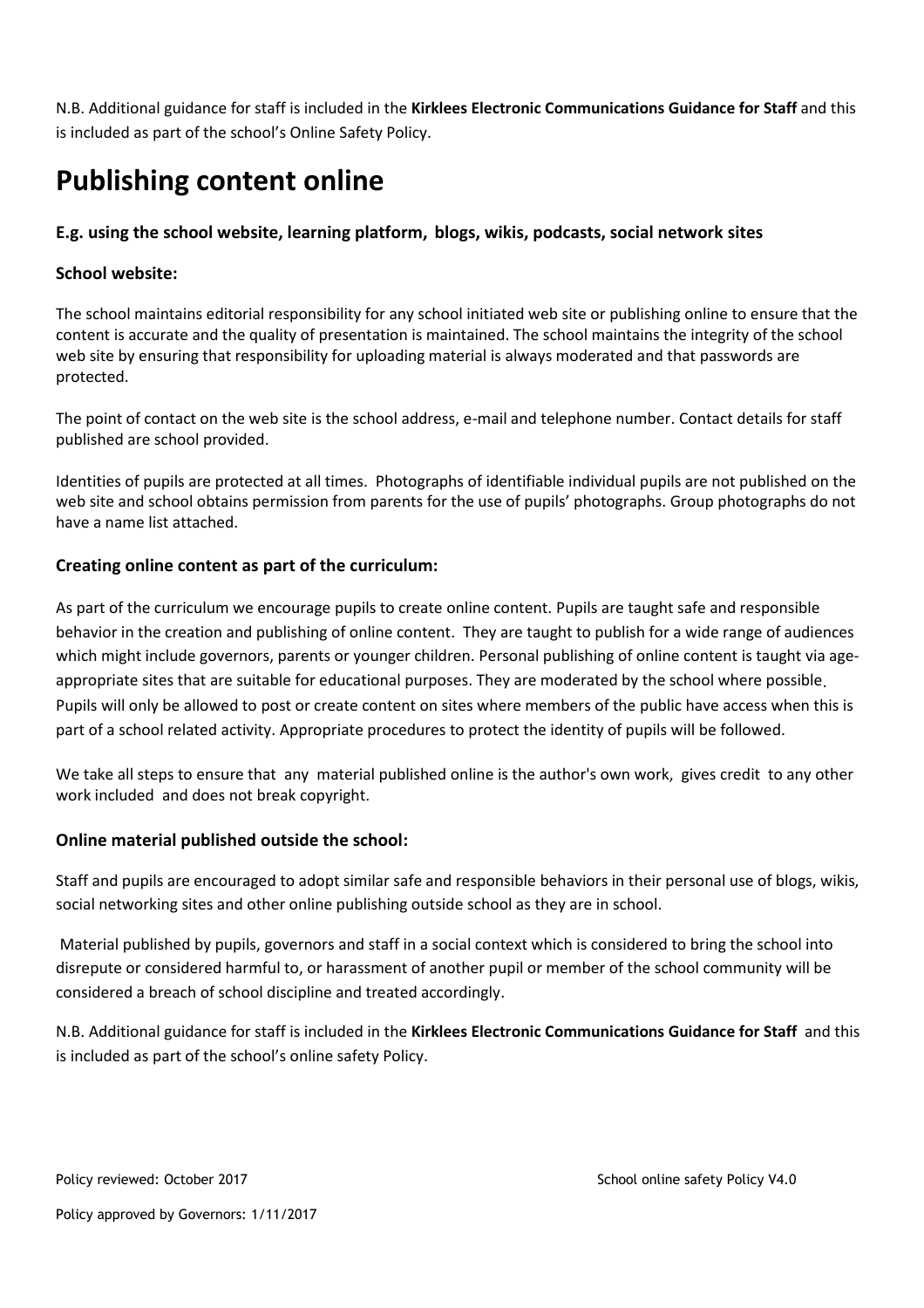### **Using images, video and sound**

We recognise that many aspects of the curriculum can be enhanced by the use of multimedia and that there are now a wide and growing range of devices on which this can be accomplished. Pupils are taught safe and responsible behavior when creating, using and storing digital images, video and sound.

Digital images, video and sound recordings are only taken with the permission of participants and their parents; images and video are of appropriate activities and are only taken of pupils wearing appropriate dress. Full names of participants are not used either within the resource itself, within the file-name or in accompanying text online.

We ask all parents/carers to sign an agreement about taking and publishing photographs and video of their children (in publications and on websites) and this list is checked whenever an activity is being photographed or filmed.

We secure additional parental consent specifically for the publication of pupils' photographs in newspapers, which ensures that parents know they have given their consent for their child to be named in the newspaper and possibly on the website.

For their own protection staff or other visitors to school never use a personal device (mobile phone, digital camera or digital video recorder) to take photographs of pupils.

We are happy for parents to take photographs at school events but will always make them aware that they are for personal use only and if they have taken photographs of children other than their own they should not be uploaded to social media sites.

N.B. Additional guidance for staff is included in the **Kirklees Electronic Communications Guidance for Staff** and this is included as part of the school's online safety Policy.

### **Using video conferencing, web cameras and other online meetings**

We use video conferencing to enhance the curriculum by providing learning and teaching activities that allow pupils to link up with people in other locations and see and hear each other. We ensure that staff and pupils take part in these opportunities in a safe and responsible manner. All video conferencing activity is supervised by a suitable member of staff. Pupils do not operate video conferencing equipment, answer calls or set up meetings without permission from the supervising member of staff.

Video conferencing equipment is switched off and secured when not in use and online meeting rooms are closed and logged off when not in use.

All participants are made aware if a video conference is to be recorded. Permission is sought if the material is to be published.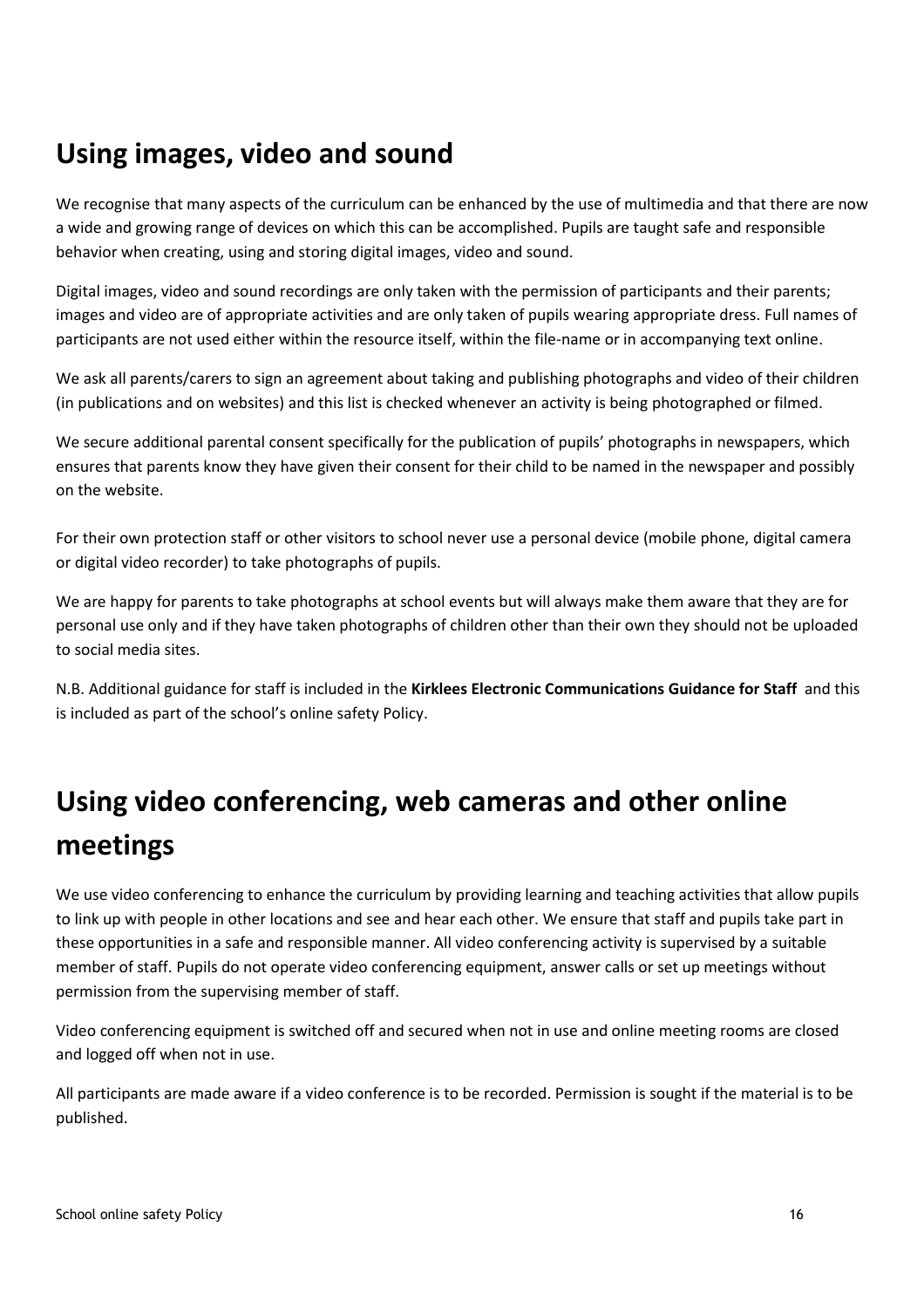For their own protection a video conference or other online meeting between a member of staff and pupil(s) which takes place outside school or whilst the member of staff is alone is always conducted with the prior knowledge of the head teacher or line manager and respective parents and carers.

N. B. Additional guidance for staff is included in the **Kirklees Electronic Communications Guidance for Staff** and this is included as part of the school's online safety Policy.

### **Using mobile phones**

Use of mobile phones by pupils is covered by a separate acceptable use policy. *]*

Personal mobile devices belonging to pupils including mobile phones are permitted on school premises but must not be used but must not be used during lessons. Personal devices are brought onto school premises by pupils at their own risk. The school does not accept liability for loss or damage of personal devices.

During lesson time we expect all mobile phones belonging to staff to be switched off unless there is a specific agreement for this not to be the case.

Where required for safety reasons in off-site activities, a school mobile phone is provided for staff for contact with pupils, parents or the school. Staff will never use personal mobile phones in any situation where their mobile phone number or other personal details may be revealed to a pupil or parent. *In an emergency, where a staff member doesn't have access to a school-owned device, they should use their own device and hide (by inputting 141) their own mobile number for confidentiality purposes.*

Unauthorized or secret use of a mobile phone or other electronic device, to record voice, pictures or video is forbidden. Publishing of such material on a web site which causes distress to the person(s) concerned will be considered a breach of school discipline, whether intentional or unintentional. The person responsible for the material will be expected to remove this immediately upon request. If the victim is another pupil or staff member we do not consider it a defense that the activity took place outside school hours.

The sending or forwarding of text messages, emails or other online communication deliberately targeting a person with the intention of causing them distress is online bullying; this will be considered a disciplinary matter.

We make it clear to staff, pupils and parents that the Headteacher (or for the Headteacher, the Governors) has the right to examine content on a mobile phone or other personal device to establish if a breach of discipline has occurred.

N. B. Additional guidance for staff is included in the **Kirklees Electronic Communications Guidance for Staff** and this is included as part of the school's Online Safety Policy.

### **Using wearable technology**

Wearable technology includes electronic fitness trackers and internet enabled 'smart' watches. Wearable technology is not permitted on school premises. Personal devices are brought onto school premises by pupils at their own risk. The school does not accept liability for loss or damage of personal devices.

Wearable technology is not to be worn during tests or examinations.

Policy reviewed: October 2017 **School online safety Policy V4.0** School online safety Policy V4.0

Policy approved by Governors: 1/11/2017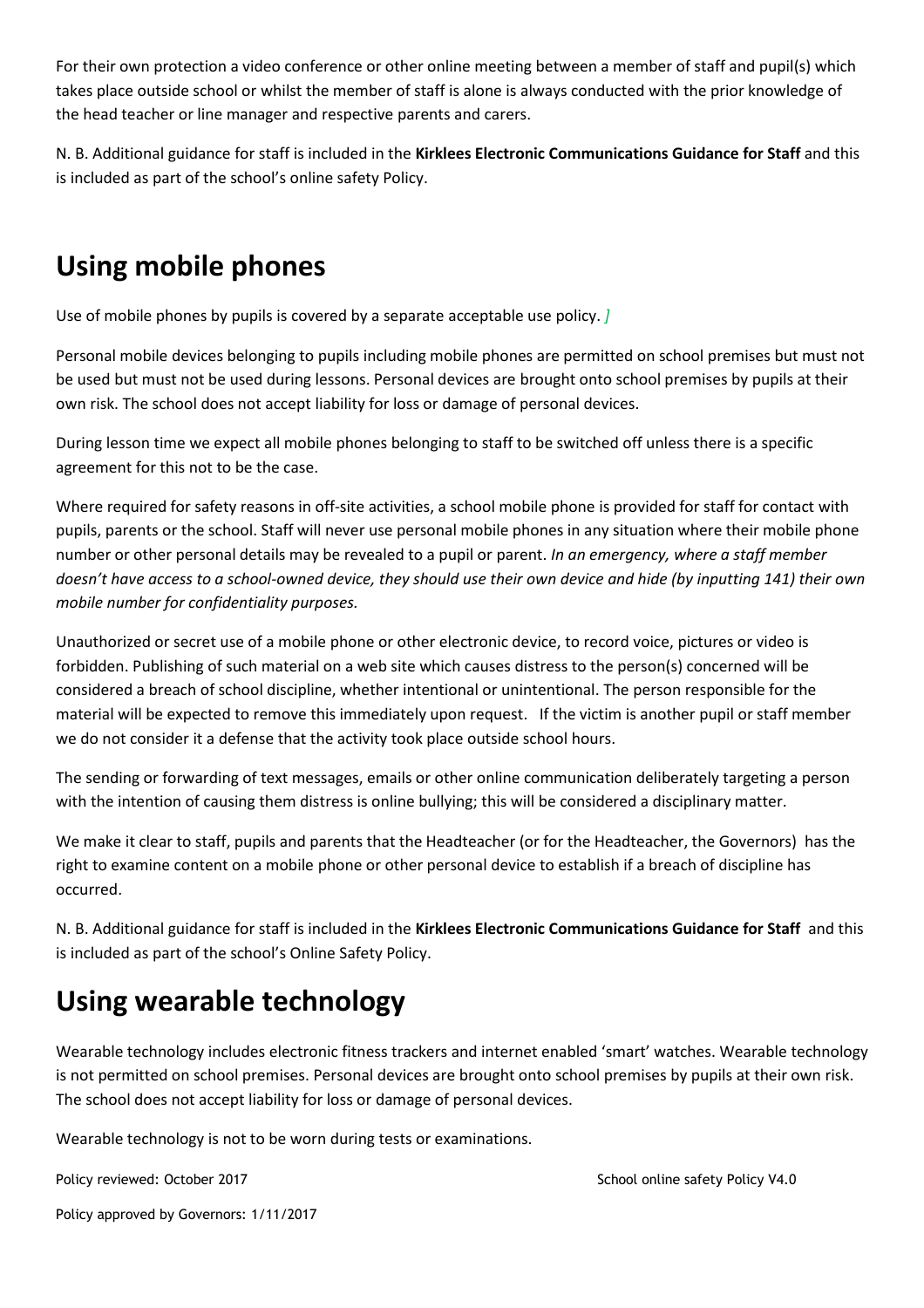### **Using mobile devices**

We recognise that the multimedia and communication facilities provided by mobile devices (e.g. iPad, iPod, tablet, netbook, Smart phones) can provide beneficial opportunities for pupils. However their use in lesson time will be with permission from the teacher and within clearly defined boundaries.

Pupils are taught to use them responsibly.

### **Using other technologies**

As a school we will keep abreast of new technologies and evaluate both the benefits for learning and teaching and also the risks from an online safety point of view.

We will regularly review the online safety policy to reflect any new technology that we use, or to reflect the use of new technology by pupils.

Staff or pupils using a technology not specifically mentioned in this policy, or a personal device whether connected to the school network or not, will be expected to adhere to similar standards of behavior to those outlined in this document.

### **6.Protecting school data and information**

School recognises the obligation to safeguard staff and pupils' sensitive and personal data including that which is stored and transmitted electronically. We regularly review our practices and procedures to ensure that they meet this basic obligation.

The school is a registered Data Controller under the Data Protection Act 1998 and we comply at all times with the requirements of that registration. All access to personal or sensitive information owned by the school will be controlled appropriately through technical and non-technical access controls.

Pupils are taught about the need to protect their own personal data as part of their online safety awareness and the risks resulting from giving this away to third parties.

Suitable procedures, and where necessary training, are in place to ensure the security of such data including the following:

- Staff are provided with encrypted USB memory sticks for carrying sensitive data
- All computers or laptops holding sensitive information are set up with strong passwords, password protected screen savers and screens are locked when they are left unattended
- Staff are provided with appropriate levels of access to the school management information system holding pupil data. Passwords are not shared and administrator passwords are kept securely
- Staff are aware of their obligation to keep sensitive data secure when working on computers outside school
- School online safety Policy 18 All devices taken off site, e.g. laptops, tablets, removable media or phones, are secured to protect sensitive and personal data and not left in cars or insecure locations.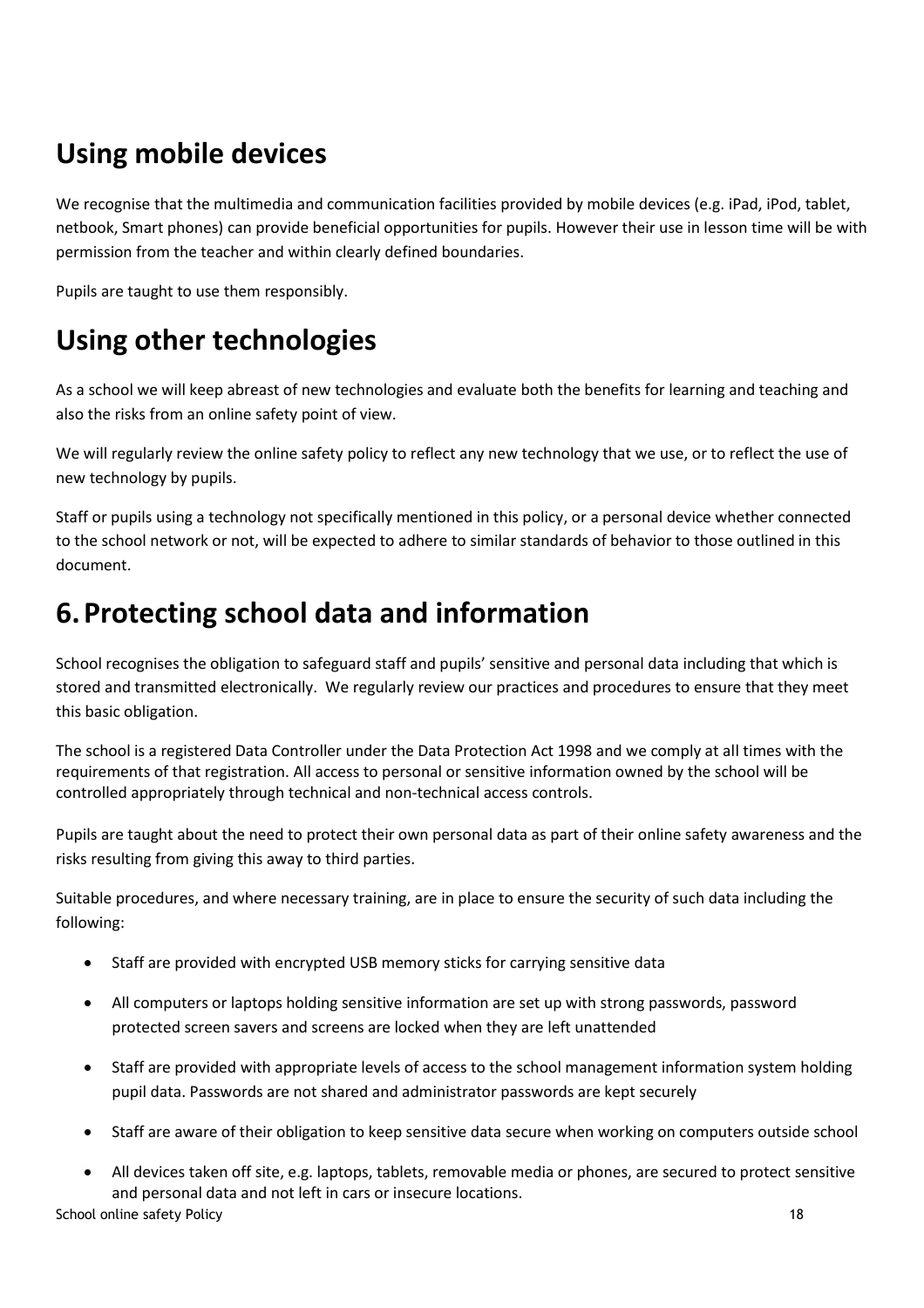- When we dispose of old computers and other equipment we take due regard for destroying information which may be held on them
- We follow Kirklees procedures for transmitting data securely and sensitive data is not sent via emailed unless encrypted
- Remote access to computers is by authorized personnel only
- We have full back up and recovery procedures in place for school data
- Where sensitive staff or pupil data is shared with other people who have a right to see the information, for example governors or Kirklees officers, we label the material appropriately to remind them of their duty to keep it secure and securely destroy any spare copies

#### **Management of assets**

Details of all school-owned hardware and software are recorded in an inventory.

All redundant IT equipment is disposed of through an authorised agency. This will include a written receipt for the item including an acceptance of responsibility for the destruction of any personal data.

Disposal of any ICT equipment will conform to [The Waste Electrical and Electronic Equipment Regulations 2006](http://www.legislation.gov.uk/uksi/2006/3289/pdfs/uksi_20063289_en.pdf) and/or [The Waste Electrical and Electronic Equipment \(Amendment\) Regulations 2007.](http://www.legislation.gov.uk/uksi/2007/3454/pdfs/uksi_20073454_en.pdf) [Further information](http://www.environment-agency.gov.uk/business/topics/waste/32084.aspx) can be found on the Environment Agency website.

### **7.Responding to online safety incidents**

All online safety incidents are recorded in the School Online Safety Log which is regularly reviewed.

Any incidents where pupils do not follow the Acceptable Use Policy will be dealt with following the school's normal behaviour or disciplinary procedures.

In situations where a member of staff is made aware of a serious online safety incident concerning pupils or staff, they will inform the Online Safety Lead, their line manager or the Headteacher who will then respond in the most appropriate manner. [See **First Responders Guide to eSafety Incidents]**

Instances of **online bullying** will be taken very seriously by the school and dealt with using the school's anti-bullying procedures. School recognizes that staff as well as pupils may be victims and will take appropriate action in either situation, including instigating restorative practices to support the victim.

Incidents which create a risk to the security of the school network, or create an information security risk, will be referred to the school's Online Safety Lead and technical support and appropriate advice sought and action taken to minimize the risk and prevent further instances occurring, including reviewing any policies, procedures or guidance. If the action breaches school policy then appropriate sanctions will be applied. The school will decide if parents need to be informed if there is a risk that pupil data has been lost.

Policy reviewed: October 2017 **School online safety Policy V4.0** School online safety Policy V4.0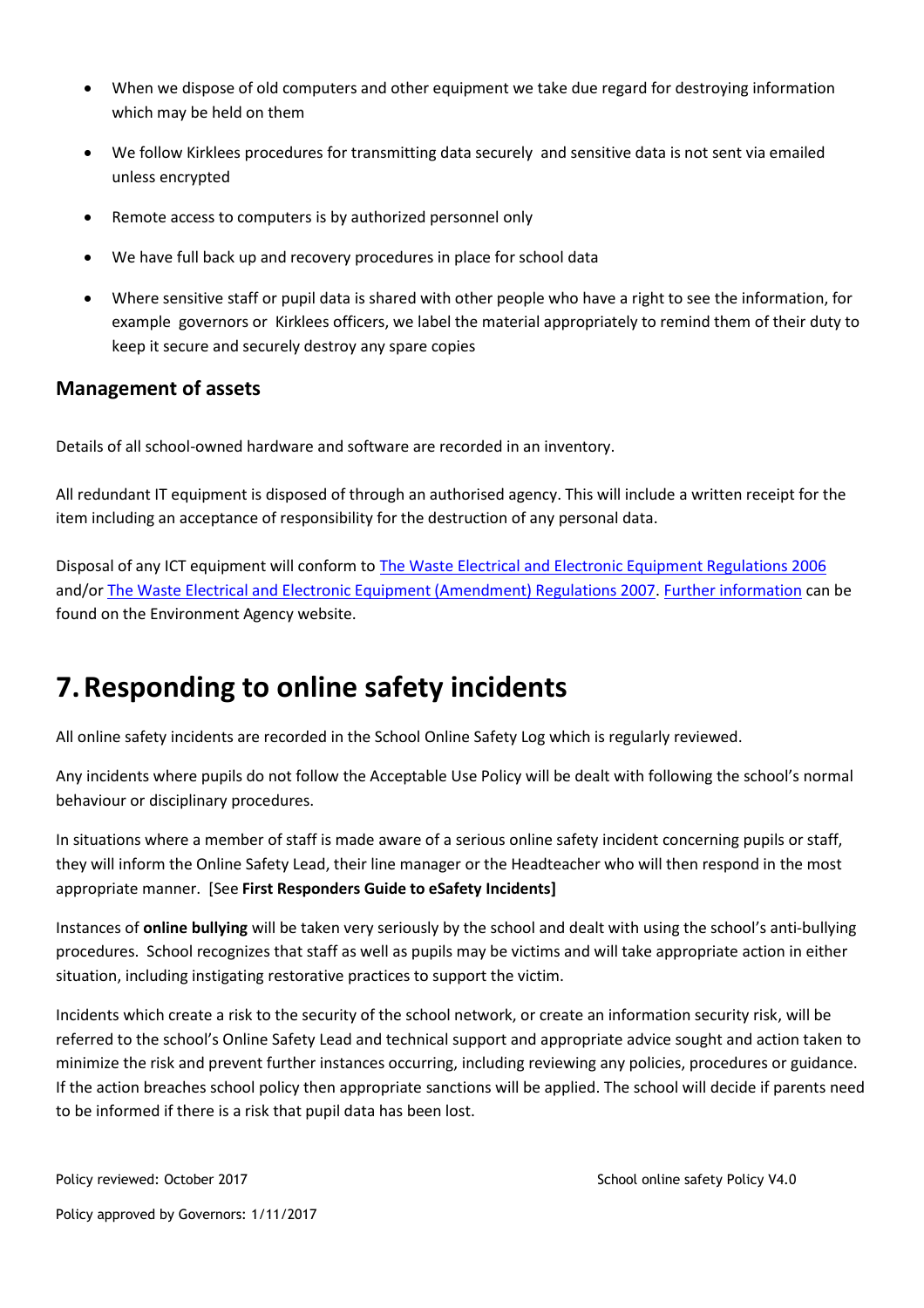School reserves the right to monitor equipment on their premises and to search any technology equipment, including personal equipment with permission, when a breach of this policy is suspected.

#### **Dealing with a Child Protection issue arising from the use of technology:**

If an incident occurs which raises concerns about child protection or the discovery of indecent images on the computer, then the procedures outlined in the Kirklees Safeguarding Procedures and Guidance will be followed.

**Section 1.4.6 [Child Abuse and Information Communication Technology](http://www.proceduresonline.com/westyorkscb/chapters/p_ca_information.html#_refstrat)** 

#### **Dealing with complaints and breaches of conduct by pupils:**

- Any complaints or breaches of conduct will be dealt with promptly
- Responsibility for handling serious incidents will be given to a senior member of staff
- Parents and the pupil will work in partnership with staff to resolve any issues arising
- Restorative practice will be used to support the victims
- There may be occasions when the police must be contacted. Early contact will be made to establish the legal position and discuss strategies

#### **The following activities constitute behaviour which we would always consider unacceptable (and possible illegal):**

- accessing inappropriate or illegal content deliberately
- deliberately accessing downloading and disseminating any material deemed offensive, obscene, defamatory, racist, homophobic or violent
- continuing to send or post material regarded as harassment or of a bullying nature after being warned
- staff using digital communications to communicate with pupils in an inappropriate manner (for instance, using personal email accounts, personal mobile phones, or inappropriate communication via social networking sites)

#### **The following activities are likely to result in disciplinary action:**

- any online activity by a member of the school community which is likely to adversely impact on the reputation of the school
- accessing inappropriate or illegal content accidentally and failing to report this
- inappropriate use of personal technologies (e.g. mobile phones) at school or in lessons
- sharing files which are not legitimately obtained e.g. music files from a file sharing site
- using school or personal equipment to send a message, or create content, that is offensive or bullying in nature or could bring the school into disrepute
- attempting to circumvent school filtering, monitoring or other security systems
- circulation of commercial, advertising or 'chain' emails or messages